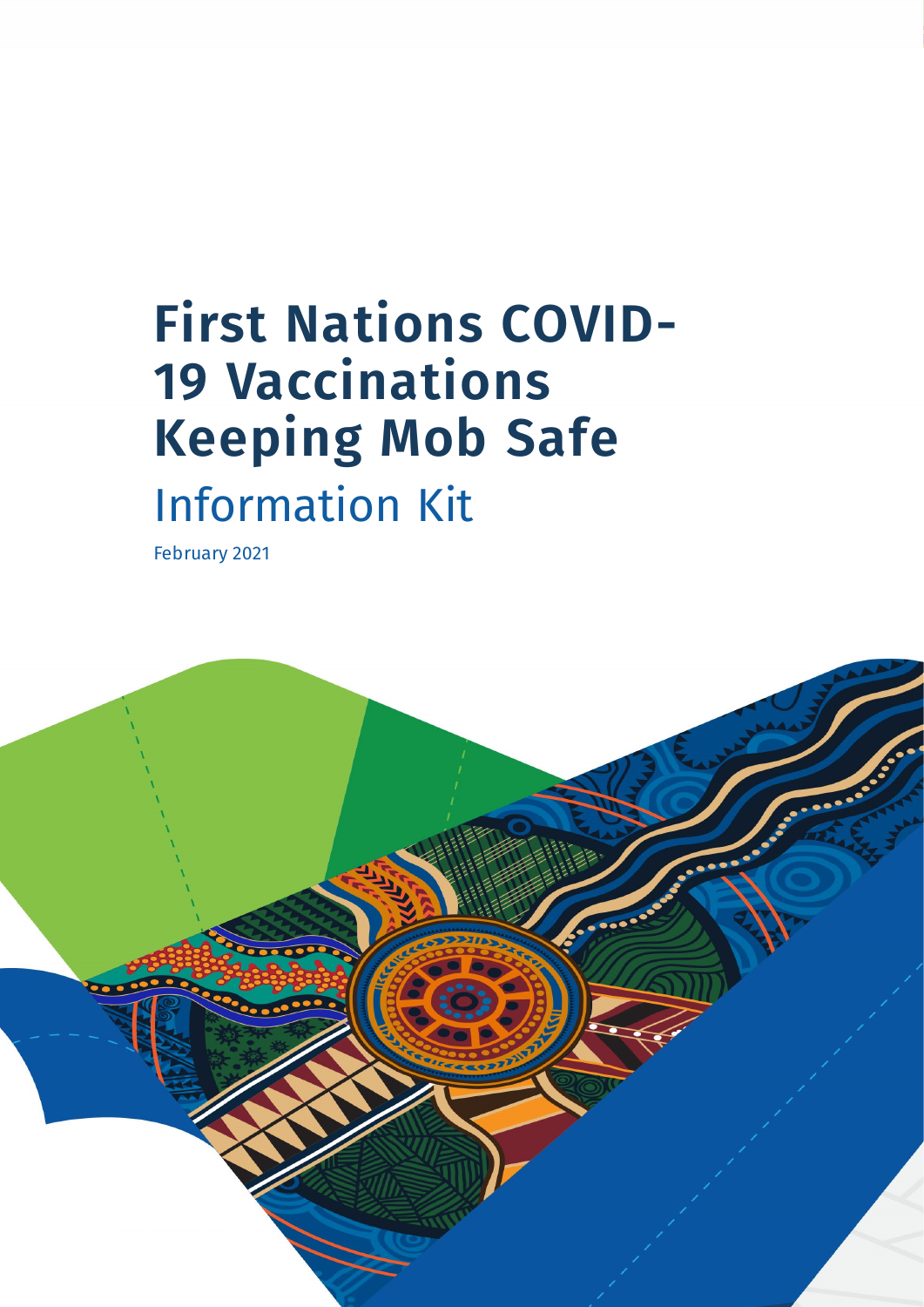### **Contents**

| <b>Foreword</b>                   | 3               |
|-----------------------------------|-----------------|
| <b>Frequently Asked Questions</b> | 4               |
| <b>FAQs on line</b>               | 6               |
| Summary of vaccines               |                 |
| Training for health workers       | 8               |
| <b>Communication materials</b>    | 9               |
| Key Messages                      | 9               |
| Resources                         | 10 <sup>°</sup> |
| <b>Further information</b>        | 16              |
| Key Links                         | 16              |

**Service**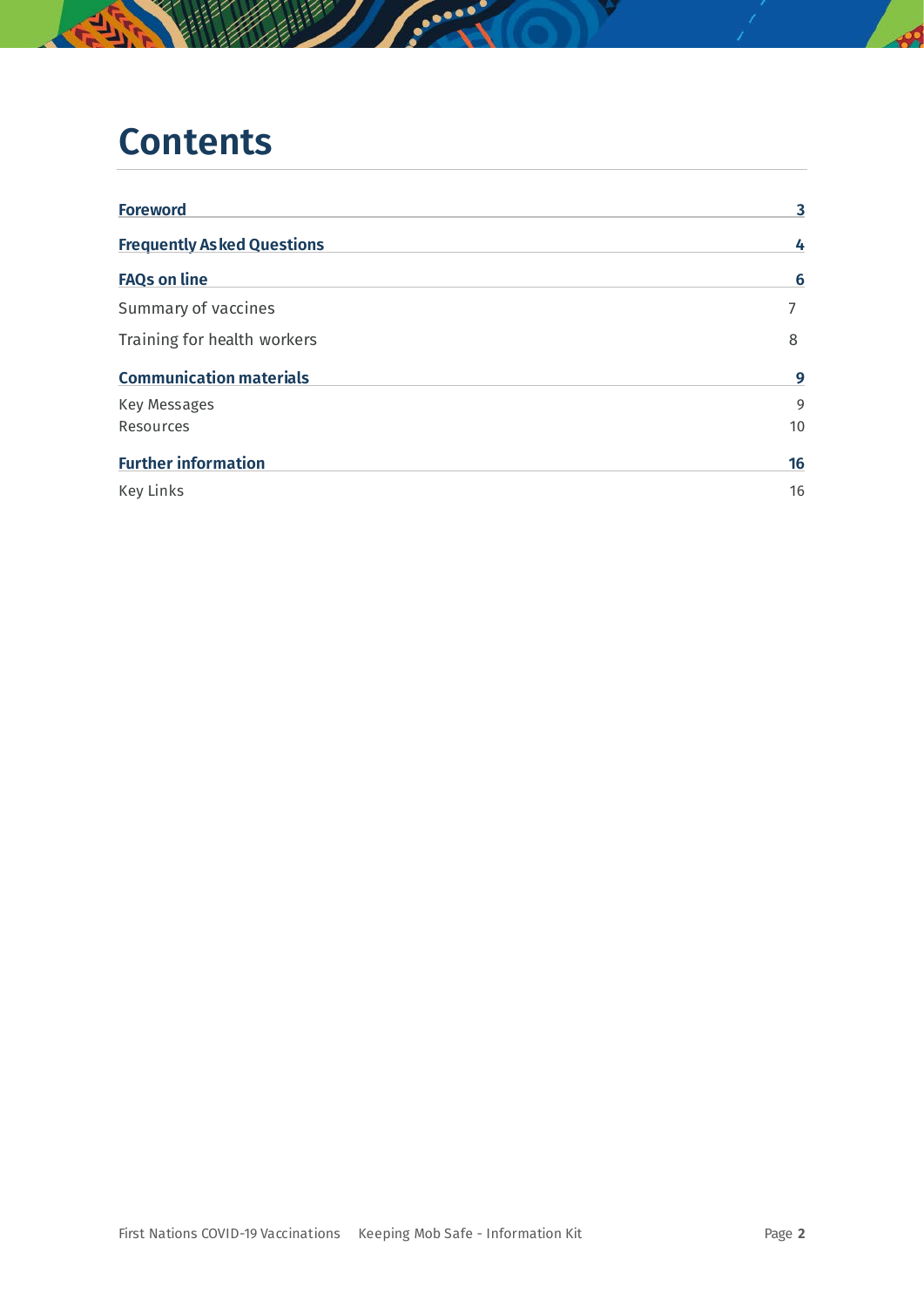### <span id="page-2-0"></span>**Foreword**

#### The COVID-19 Vaccination is the best way to help keep mob safe from coronavirus.

The roll-out of COVID-19 vaccinations are a significant step in protecting Queenslanders from the impacts of COVID-19 and is particularly important for protecting First Nations peoples and communities.

We all have a role to play in ensuring people access the most factual and accurate information regarding COVID-19 vaccinations. This kit includes information to support the implementation of the COVID-19 vaccination program in your community, including Frequently Asked Questions, communication resources, training information and links to further resources.

As we prepare for the implementation of the COVID-19 vaccination program, and throughout the vaccine rollout, it is important to ensure people continue to practice behaviours that have kept us safe, such as good hand hygiene, social distancing and getting tested if they have any COVID-19 symptoms.

I thank you in advance for your assistance in communicating and supporting the COVID-19 vaccination program in your community.

Anglan K for

**Haylene Grogan Chief Aboriginal and Torres Strait Islander Health Officer, and Deputy Director-General, Aboriginal and Torres Strait Islander Health Division**

**Queensland Health**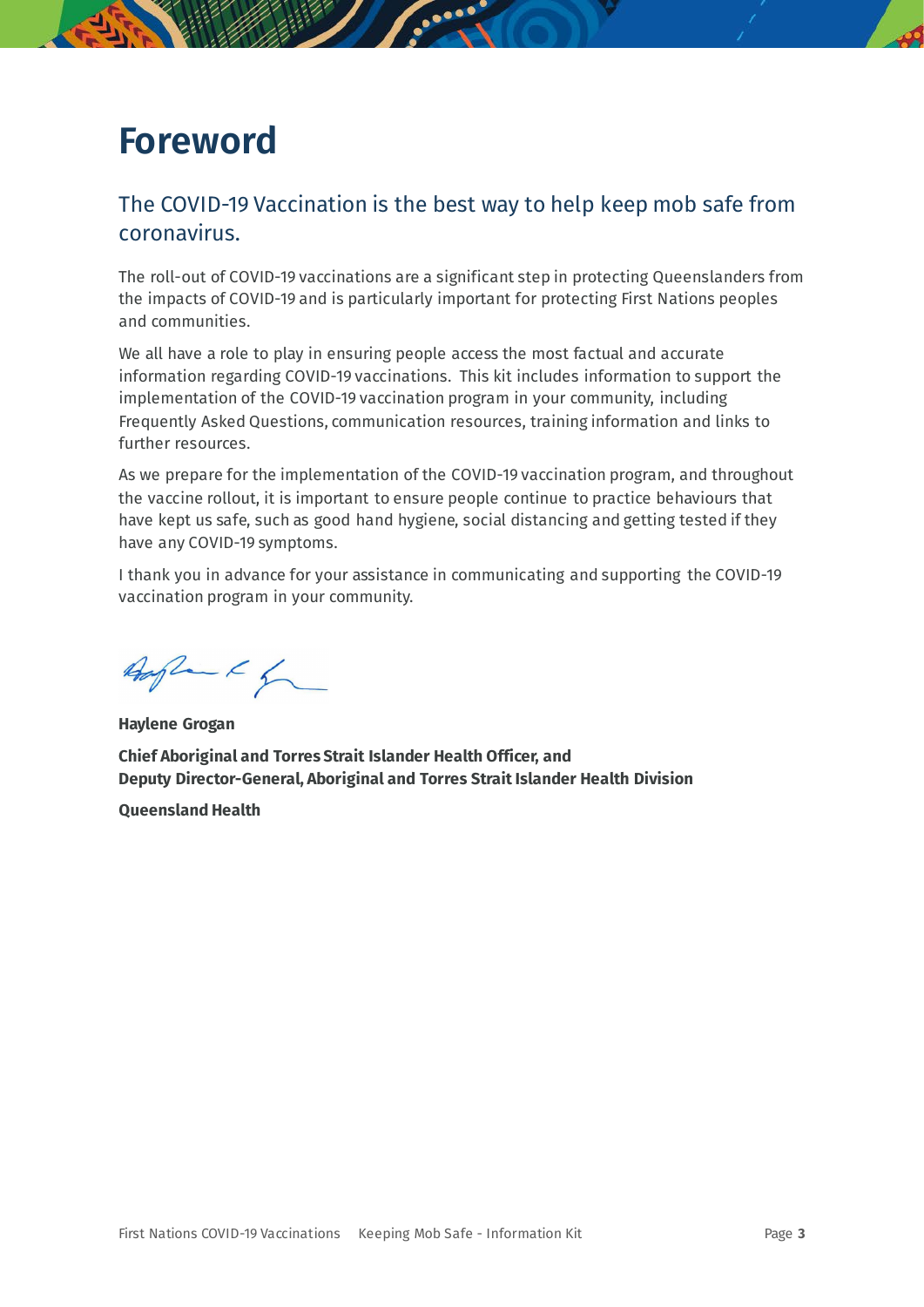## <span id="page-3-0"></span>**Frequently Asked Questions**

#### **What are the vaccines that are being considered for First Nations people in Queensland?**

There are three vaccines being considered for use in Australia. You will probably hear them referred to as 'Pfizer', 'Astra Zeneca' and 'Novavax'. The Pfizer and Astra Zeneca vaccines are now being used widely in the United States, United Kingdom and Europe.

The Pfizer vaccine has been approved for use by the Australian Therapeutic Goods Administration (TGA). The Pfizer vaccine needs to be stored at -70 degrees and has limitations in how many times it can be transported, which makes it difficult for use in regional and remote locations in Queensland. The Pfizer vaccine will be arriving in small quantities and will be used for hotel quarantine workers in urban and regional centres, border workers, and frontline healthcare workers at the highest risk of exposure – this is priority group 1a. The Australian Government will also be using Pfizer to vaccinate Aged Care residents and workers and Disability Care residents and workers.

The Astra Zeneca vaccine is expected to be approved by the TGA in February 2021 and may be made in Australia for delivery in March 2021. The Astra Zeneca vaccine is easier to transport and is expected to be made available to the next priority groups, including Aboriginal and Torres Strait Islander peoples.

The Novovax vaccine is expected to be considered for approval later in 2021. It is a wellestablished technology and relatively stable for transporting.

#### **Are the vaccines safe?**

Only vaccines that have been approved by the TGA will be allowed to be used in Australia. The TGA, which has very strict standards, has approved the Pfizer vaccine. It is expected to approve Astra Zeneca in February 2021 for use in Australia.

#### **Will children receive a COVID-19 vaccine?**

Currently, the Pfizer vaccine is not approved for persons under the age of 16, and the AstraZeneca vaccine is not approved for persons under the age of 18.

#### **What are the long-term effects of having the vaccine?**

Most side effects are immediate and short term, such as a sore arm at the injection site. There is no current clinical evidence that suggests the vaccine will result in any long-term effects.

#### **When will the vaccines be available?**

We expect the Astra Zeneca vaccine will be available as soon as March 2021, pending TGA approval. Novavax will follow later this year if it is proven to be safe, effective and is approved for use by the TGA.

#### **Who will be delivering the vaccines?**

Currently, as Pfizer is the only vaccine approved by TGA, the rollout is only planned from six dedicated vaccine hubs.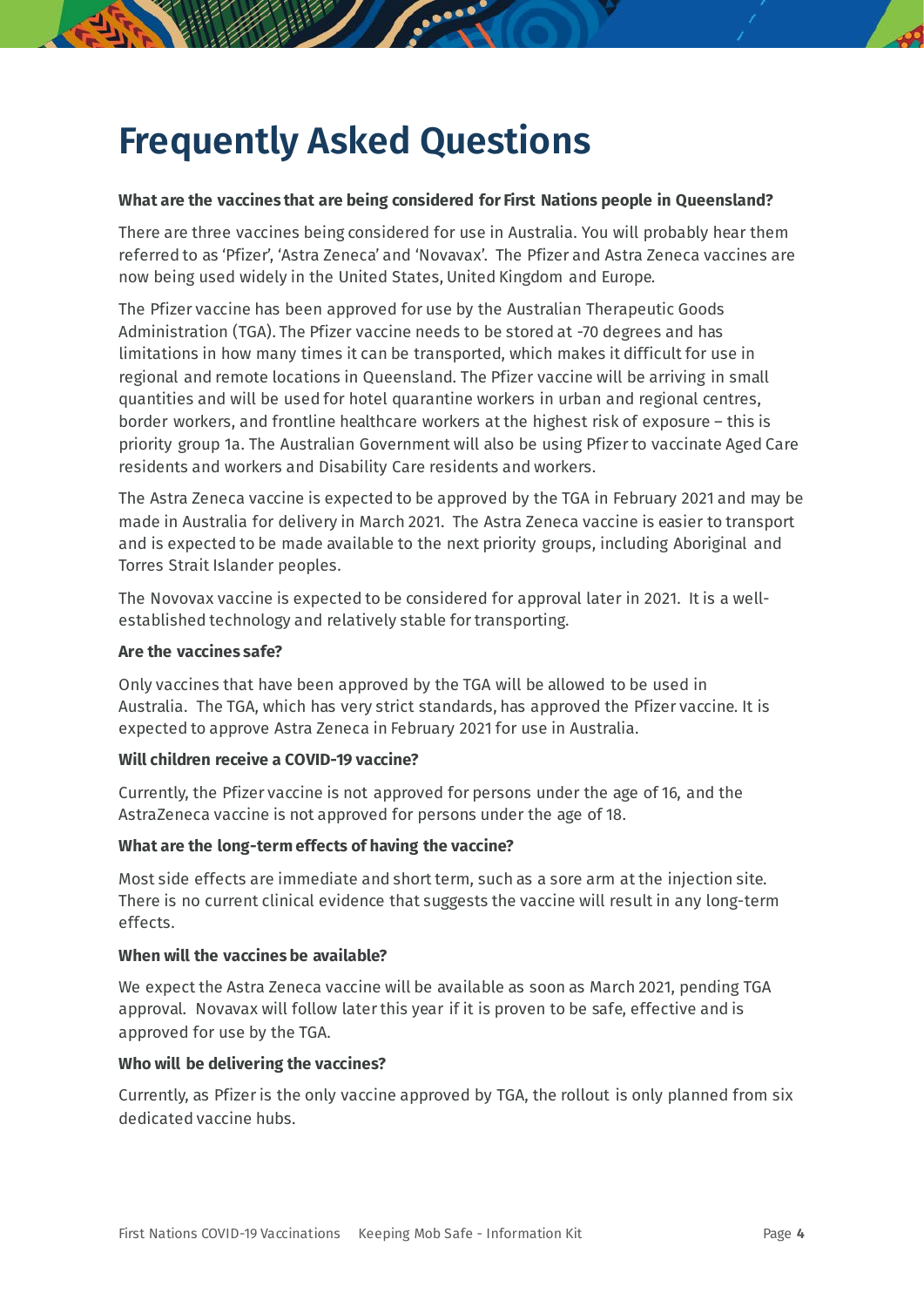Eventually, this will expand. For later phases of the vaccine rollout, we expect the vaccine will be available from various hospitals across Queensland, private practices, Aboriginal and Torres Strait Islander Community Controlled Health Services, pharmacies, and private GPs.

#### **Why are First Nations people considered vulnerable and a priority?**

Some First Nations people are vulnerable to the effect of COVID-19 if they already have a chronic disease such as respiratory illness, diabetes or renal disease. COVID-19 makes these people more unwell and they need to go to hospital.

As such, First Nations adults are considered to be one of the priority groups, after Priority group 1a.

First Nations adults may be prioritised further locally, pending supply and other risk criteria.

#### **What does it cost? What if I can't afford it?**

The vaccine will be made available free of charge to all Australians.

#### **How is Queensland Health managing the storage of the vaccines that require extremely cold refrigeration?**

All vaccines require refrigeration; however, it is only the Pfizer vaccine that requires refrigeration at -70 degree Celsius.

Queensland Health has established six hospital hubs for Pfizer cold storage – Cairns Hospital, Townsville Hospital, Sunshine Coast University Hospital, Gold Coast University Hospital, Princess Alexander Hospital and Royal Brisbane and Women's Hospital.

As there are limited supplies of Pfizer, it will be used for those belonging to Priority group 1a first.

It is likely that all other Australians, including First Nations people not involved in quarantine, will be offered Astra Zeneca at expanded locations.

#### **Is there enough Astra Zeneca for everyone who wants it?**

Australia has purchased 50 million doses of Astra Zeneca so there is sufficient for everyone in Australia. If Novavax is approved for use it is expected that 51 million doses will also be made available in Australia during 2021.

#### **Is the vaccine mandatory?**

No, but we are asking all Queenslanders who can be vaccinated to get vaccinated. The vaccine is our best chance at reducing the seriousness of COVID-19 in individuals and potentially controlling the spread in community.

#### **Do the vaccines protect against the UK variant of COVID-19?**

Yes. Health authorities in the UK have reported that there is currently no evidence to suggest that COVID-19 vaccines (AstraZeneca and Pfizer) would not protect against the mutated virus variants. Health authorities will continue to monitor the effectiveness of vaccines against variant strains.

#### **Can I talk to someone for further details about the COVID-19 vaccine?**

Please contact your local health clinic or GP to discuss your personal situation regarding the COVID-19 vaccine, or access the Queensland Health website at Queensland Health website at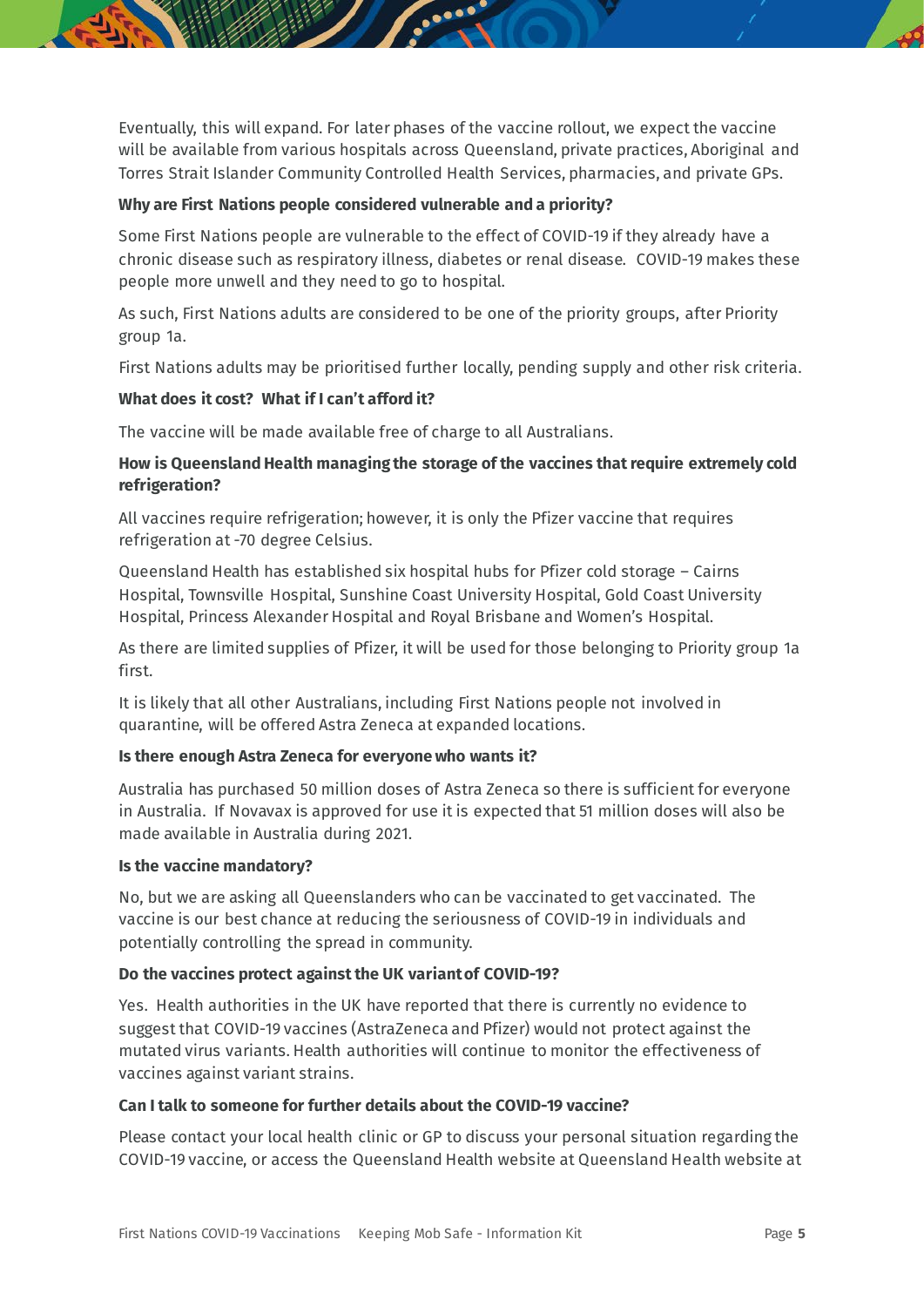https://www.qld.gov.au/health/conditions/health-alerts/coronavirus-covid-19/protectyourself-others/covid-19-vaccine.

 $\ddotsc$ 

### FAQs Online

Frequently asked questions are updated regularly by the Australian and Queensland Government on the websites detailed below.

<https://www.covid19.qld.gov.au/> <https://www.health.gov.au/>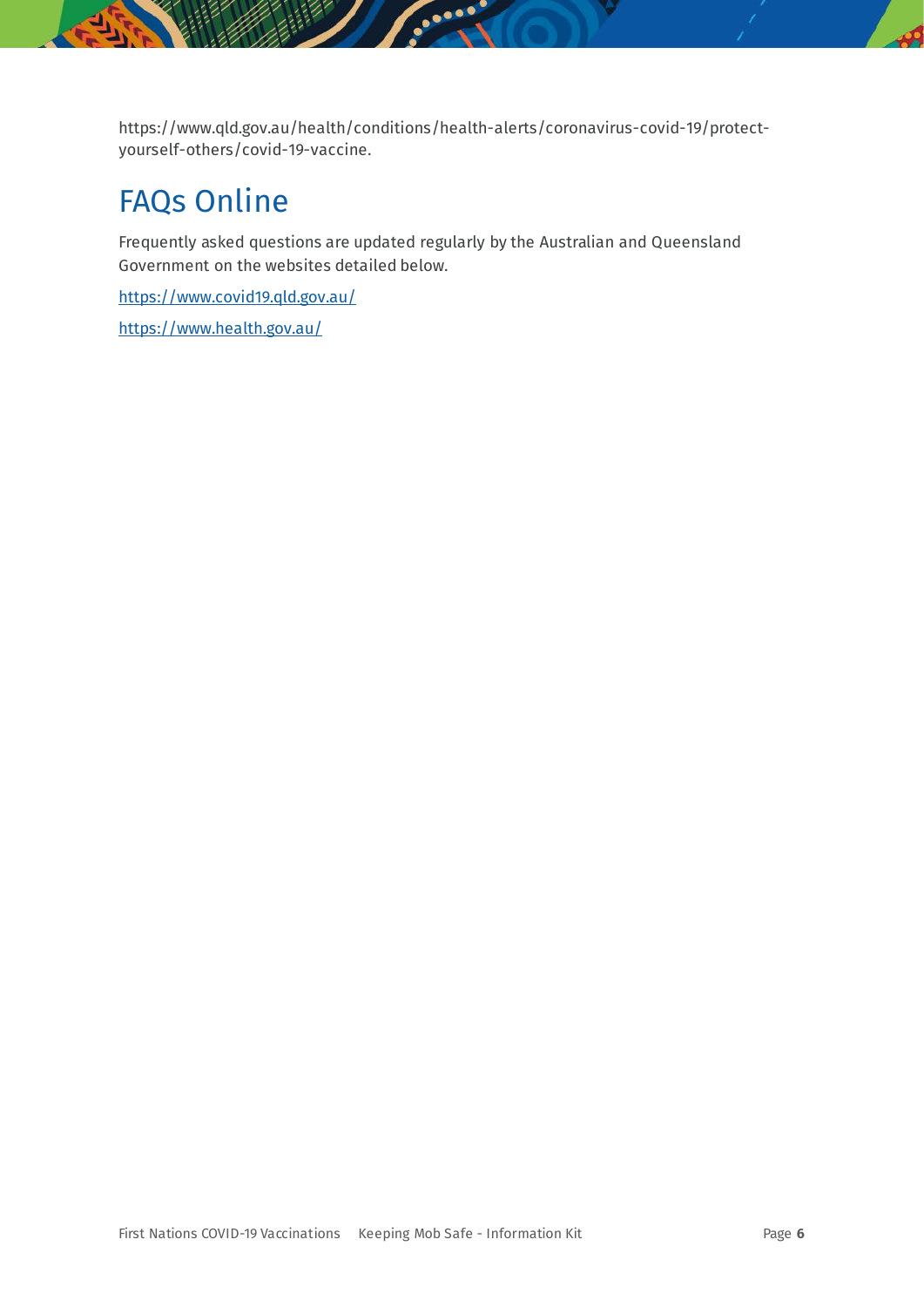## **Summary of COVID-19 vaccines**

Experts around the globe are working on the creation and distribution of vaccines and treatments for the virus.

The Australian Government is in charge of selecting, buying and regulating the COVID-19 vaccines.

The Queensland Government is in charge of delivering the vaccine across our state.

Currently, the vaccines most likely to be used in Queensland are:

Pfizer

AstraZeneca

Novavax

The vaccines will be rolled out in stages, over a 6 to 12-month period. We expect the rollout of the vaccine to begin in late February 2021 for the highest priority groups. More information about the vaccine rollout in Queensland will be available soon.

For information about the vaccines:

[https://www.health.gov.au/initiatives-and-programs/covid-19-vaccines/about-covid-19](https://www.health.gov.au/initiatives-and-programs/covid-19-vaccines/about-covid-19-vaccines) [vaccines](https://www.health.gov.au/initiatives-and-programs/covid-19-vaccines/about-covid-19-vaccines)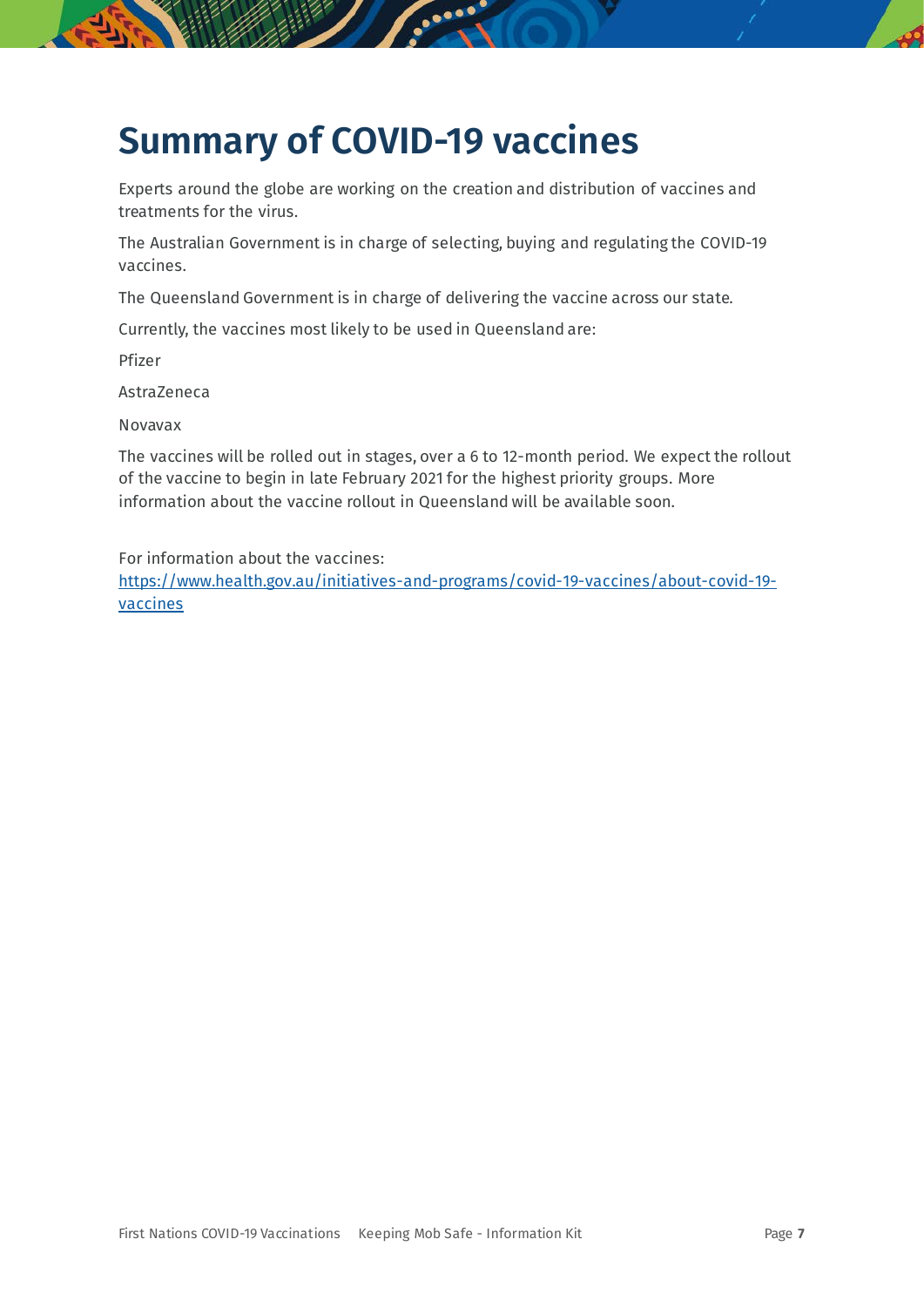## **Vaccination training for Aboriginal and Torres Strait Islander health practitioners and health workers**

As part of the planning and preparation for the COVID-19 Vaccination Program implementation, Queensland Health identified the need for the Aboriginal and Torres Strait Islander health workforce to be able to administer the COVID-19 vaccine, especially in remote areas.

To ensure the workforce is ready, the First Nations COVID-19 Response Team, in partnership with the Cunningham Centre, in the Darling Downs Hospital and Health Service, has developed specific training to ensure the workforce is ready.

The training includes two (2) online modules and one face to face workshop.

Training will be provided free of charge for Aboriginal and Torres Strait Islander Health Practitioners and Health Workers who are currently working in clinical roles in an Aboriginal and Torres Strait Islander Community Controlled Health Service, or who are working in Queensland Health.

It is intended to offer training for up to 200 Aboriginal and Torres Strait Islander Health Practitioners and Health Workers , to increase the available First Nations clinical workforce to deliver the COVID-19 vaccines in remote areas.

This approach aligns to principles of Health Equity and self-determination for First Nations people to deliver the vaccine for their own people. It also aligns with the Commonwealth approach, which is to provide training on handling, storage and management of the COVID-19 vaccines for Aboriginal and Torres Strait Islander clinical workforce.

HOW TO REGISTER: ONLINE AT CUNNINGHAM CENTRE AT THIS LINK: [www.health.qld.gov.au/cunninghamcentre](http://www.health.qld.gov.au/cunninghamcentre)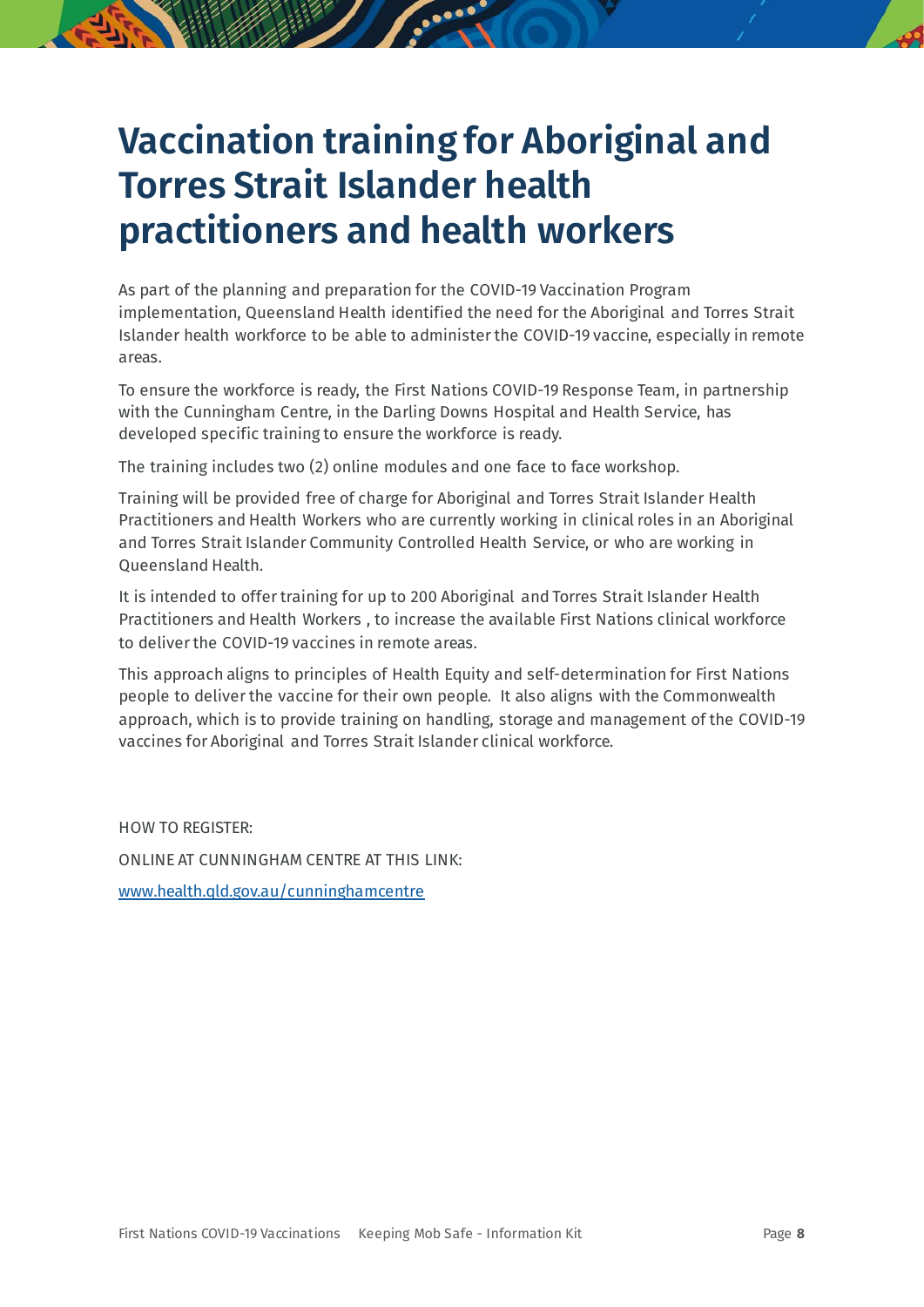## <span id="page-8-0"></span>**Communication materials**

There is a wide range of communication materials available to support local communication about the COVID-19 vaccination program.

### <span id="page-8-1"></span>Key Messages

- The [Australian Government](https://www.health.gov.au/) is in charge of selecting, buying and regulating the COVID-19 vaccines.
- Safe and effective COVID-19 vaccines have been developed faster than any other vaccine because of unprecedented funding, the availability of new technology and through the collaboration of researchers and developers around the world. Clinical trials and approval processes are happening at the same time, with new information and data about the vaccines coming in from around the world. This process is giving us access to the vaccines as quickly as possible, to help protect people from severe COVID-19.
- The [Queensland Government](https://www.qld.gov.au/health/conditions/health-alerts/coronavirus-covid-19/protect-yourself-others/covid-19-vaccine) is in charge of delivering the vaccine across our state.
- The Queensland Government has a plan to deliver them to Queenslanders, working alongside the Australian Government.
- The vaccine will be rolled out in stages, over a 6 to 12-month period. We expect the rollout of the vaccine to begin in late February for the highest priority groups.
- Vaccine priority groups are:
	- $\circ$  People who have an increased risk of developing severe illness or dying from COVID-19
	- $\circ$  People who are more likely to be infected or to spread COVID-19 to others, or are in a setting with high transmission (spreading) potential
	- o People working in critical services, such as emergency service workers
	- The first priority group for COVID-19 vaccine are:
		- $\circ$  quarantine and border workers,
		- o frontline health care workers at the highest risk of exposure
		- o and aged care and disability care staff and residents.
- Aboriginal and Torres Strait Islander adults have been identified as a priority group and will be able to get the vaccine soon after the first priority group.
- This is because some Aboriginal and Torres Strait Islander adults have a higher risk of getting and developing serious illness from COVID-19 due to a number of factors including having a high rate of chronic health conditions and greater chance of living in communities where crowded-living conditions exist, increasing the risk of spreading the infection.
- When looking for information, use trusted sources such as [Queensland Health](https://www.qld.gov.au/health/conditions/health-alerts/coronavirus-covid-19) and the [Australian Government.](https://www.health.gov.au/initiatives-and-programs/covid-19-vaccines/about-covid-19-vaccines) These sites will help you make an informed choice.
- The vaccine will be free and voluntary, but it is strongly encouraged.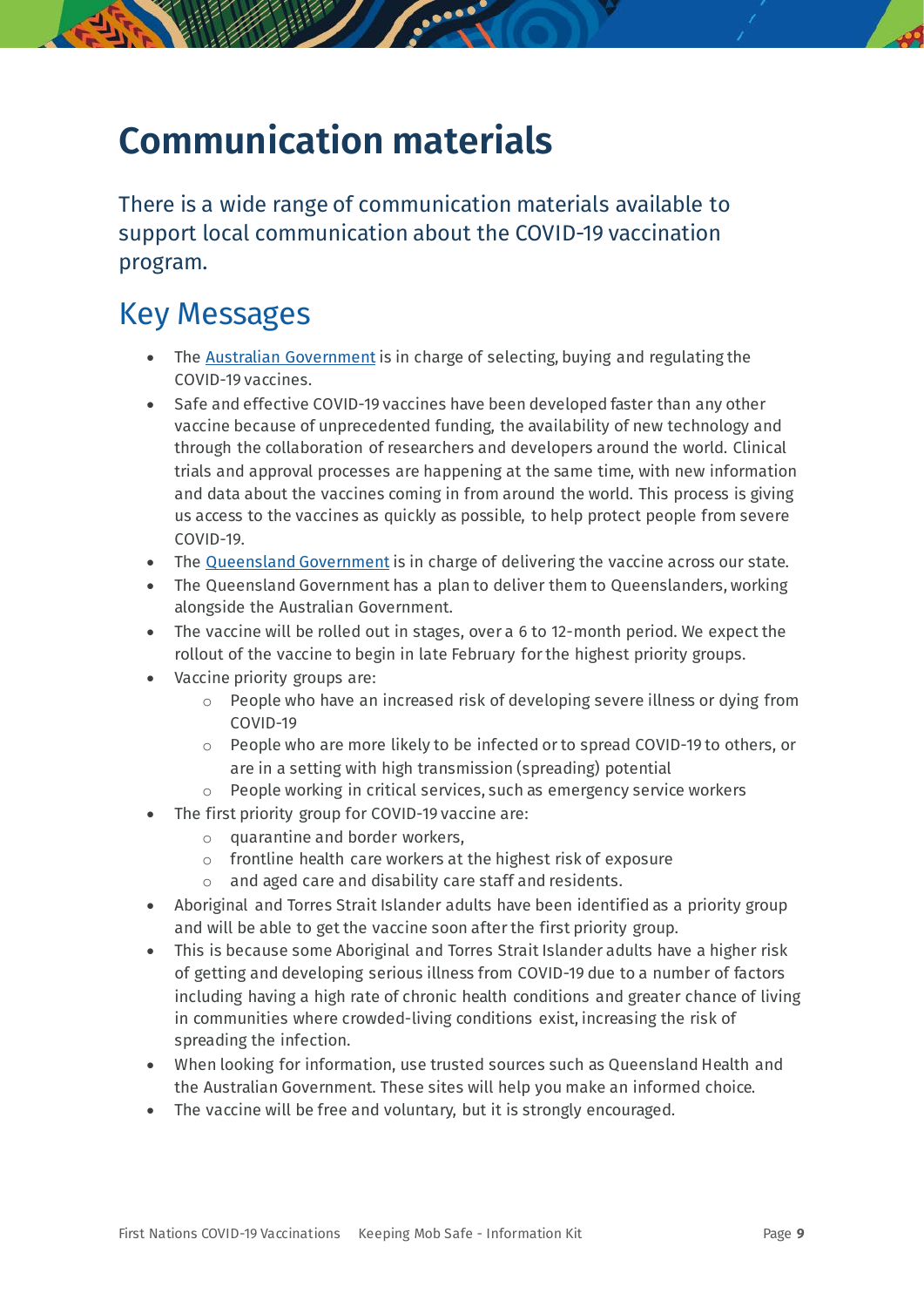• You need to continue COVID Safe behaviours, such as keeping two big steps away from others, good hand hygiene, staying home if unwell and getting tested for COVID-19

### <span id="page-9-0"></span>Resources

The table below includes a list of communication resources. All resources will be uploaded onto the Queensland Health [Asset Library](https://qheps.health.qld.gov.au/atsihb/html/covid-19-first-nations-response) and are available to be downloaded and used locally. Additional resources to support the COVID-19 Vaccination program are being developed. The First Nations COVID-19 Response Team will advise when new resources are uploaded.

For any enquiries regarding the Asset Library, please email assetlibrary@health.qld.gov.au

| <b>COVID-19 Vaccination</b>                                                    |                                                                                                                                                                                                                                                                          |
|--------------------------------------------------------------------------------|--------------------------------------------------------------------------------------------------------------------------------------------------------------------------------------------------------------------------------------------------------------------------|
| <b>POSTER 1: COVID-19</b><br><b>Vaccination for Health</b><br><b>Workforce</b> | Thank you to the Aboriginal and Torres Strait Islander Health<br>workforce for keeping us safe during COVID-19!                                                                                                                                                          |
|                                                                                | You have played a valuable and important role in keeping safe<br>our children, families and communities during COVID-19.                                                                                                                                                 |
|                                                                                | Caring for our communities is your number one priority and the<br>deadly health care provided needs to continue.                                                                                                                                                         |
|                                                                                | It's very important for mob to keep up with their health care<br>during COVID-19. Our health workforce needs to be protected<br>against COVID-19 and have their vaccine. This is so our mob can<br>feel safe when they come and visit you at the local health<br>clinic. |
|                                                                                | Keep up the deadly job you are doing during COVID-19 and<br>continue to keep mob safe!                                                                                                                                                                                   |
|                                                                                | #KEEPMOBSAFE                                                                                                                                                                                                                                                             |
| <b>POSTER 2: Parents and</b><br><b>COVID-19 Vaccinations</b>                   | Are you a mother, father, grandparent or have children in your<br>care? There are ways to keep them extra safe during COVID?                                                                                                                                             |
|                                                                                | Our communities have done a deadly job in keeping safe<br>during COVID-19 by practicing social distancing, covering our<br>coughs or sneezes and staying home if we are sick and getting<br>a COVID-19 test straight away.                                               |
|                                                                                | You can provide extra protection for your children against<br>COVID-19 by you having the COVID-19 vaccination and keeping<br>up to date with your family's immunisations.                                                                                                |
|                                                                                | The COVID-19 is an added protection to our COVID-19 Safe<br>measures like washing hands regularly, staying home if sick<br>and getting tested.                                                                                                                           |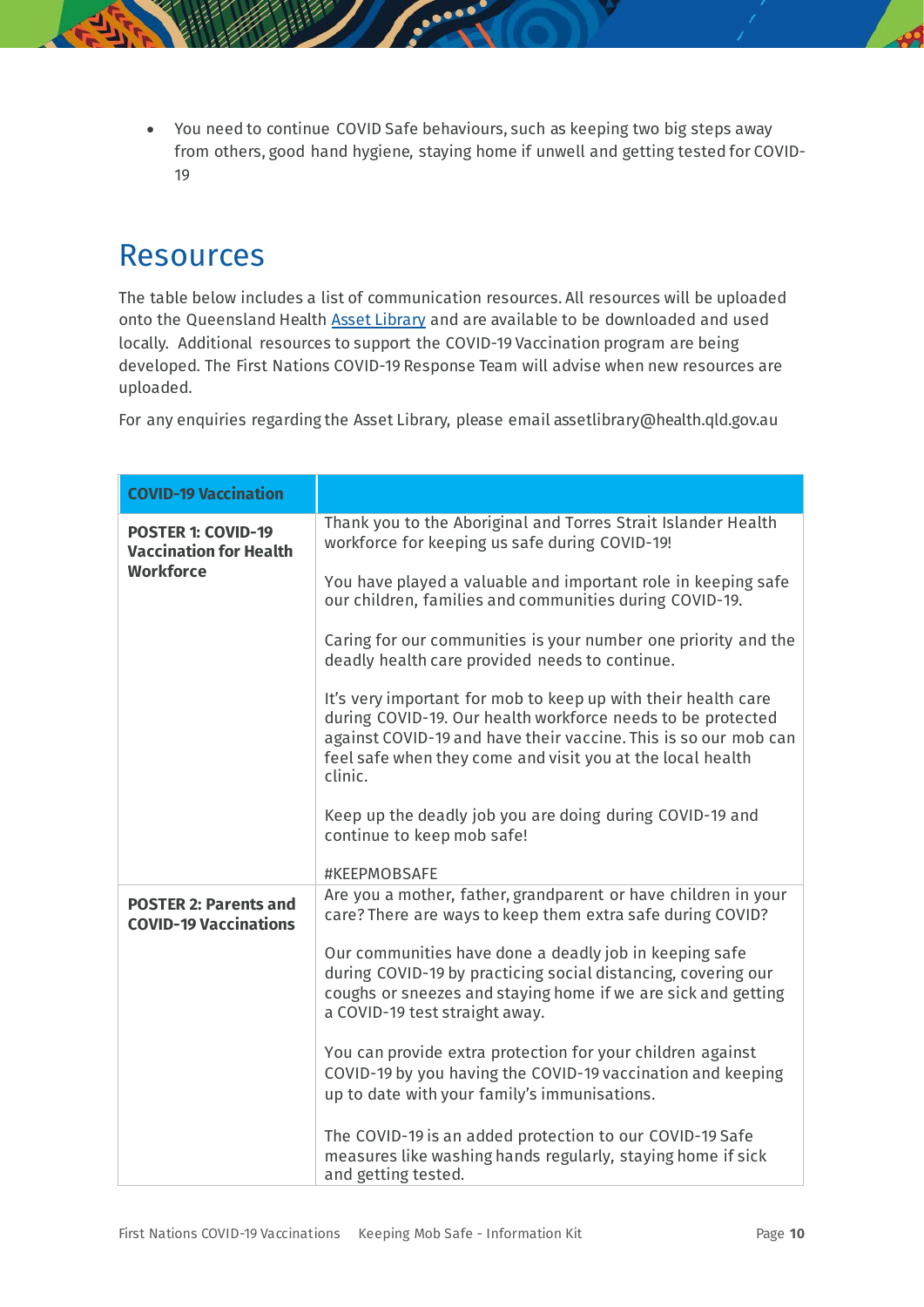|                                                                      | If you want to know more about the COVID-19 vaccine and to<br>check if your family is up to date with their immunisations,<br>speak to your doctor at the local health clinic.<br>The doctor will help you make the right decision for you and<br>your family or access the Queensland Health website at<br>https://www.qld.gov.au/health/conditions/health-<br>alerts/coronavirus-covid-19/protect-yourself-others/covid-19-<br>vaccine |
|----------------------------------------------------------------------|------------------------------------------------------------------------------------------------------------------------------------------------------------------------------------------------------------------------------------------------------------------------------------------------------------------------------------------------------------------------------------------------------------------------------------------|
|                                                                      | #KEEPMOBSAFE                                                                                                                                                                                                                                                                                                                                                                                                                             |
| <b>POSTER 3: Young adults</b><br>and COVID-19<br><b>Vaccinations</b> | Are you aged between 18 and 25 years?<br>If so, it's important to get the COVID-19 vaccination.                                                                                                                                                                                                                                                                                                                                          |
|                                                                      | Young people are very sociable, this means you like to go<br>visiting friends and family, going to concerts, swimming at the<br>beach or freshwater rivers, coffee shops, pubs/clubs and<br>parties. Our people love their sports and like to go to football<br>or other sporting carnivals to catch up with family and friends<br>you haven't seen in a long time.                                                                      |
|                                                                      | These places generally have a lot of people and it can be very<br>hard to socially distance by keeping 1.5m apart. This increases<br>the risk of germs spreading including COVID-19.                                                                                                                                                                                                                                                     |
|                                                                      | By having the COVID-19 vaccination this will help protect<br>yourself, community and our vulnerable people like our Elders<br>and those who have health problems.                                                                                                                                                                                                                                                                        |
|                                                                      | The COVID-19 is an added protection to our COVID-19 Safe<br>measures like washing hands regularly, staying home if sick<br>and getting tested.                                                                                                                                                                                                                                                                                           |
|                                                                      | If you are in this age group speak with the doctor at your local<br>health clinic about the COVID-19 vaccine or access the<br><b>Queensland Health website at:</b><br>https://www.qld.gov.au/health/conditions/health-<br>alerts/coronavirus-covid-19/protect-yourself-others/covid-19-<br>vaccine.                                                                                                                                      |
|                                                                      | #KEEPMOBSAFE                                                                                                                                                                                                                                                                                                                                                                                                                             |
| <b>POSTER 4: Community</b><br><b>COVID-19 Vaccinations</b>           | <b>KEEP OUR MOB SAFE!</b><br>Let's keep our communities safe and get the COVID-19<br>vaccination.                                                                                                                                                                                                                                                                                                                                        |
|                                                                      | Our mob are very family oriented. We love to catch up at family<br>gatherings at the park, in our homes or elsewhere and have a<br>good laugh and lots of fun. This might mean attending Murri<br>carnivals or cultural events like NAIDOC activities.                                                                                                                                                                                   |

Æ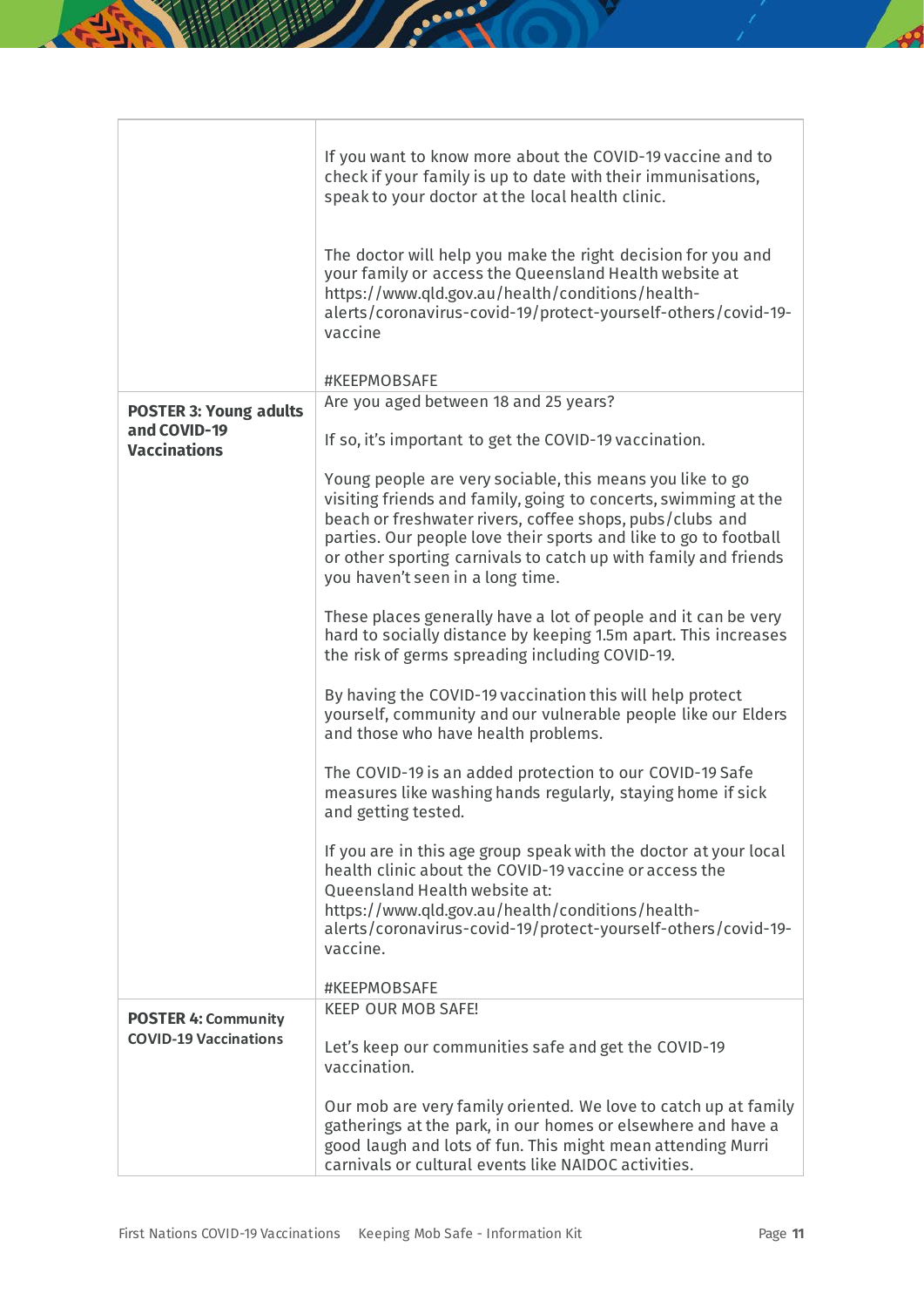|                                                                     | These places generally have a lot of people and it can be very<br>hard to socially distance by keeping 1.5m apart. This increases<br>the risk of germs spreading including COVID-19.<br>By having the COVID-19 vaccination this will help provide extra<br>protection for yourself, community and our vulnerable people<br>like our Elders and those who have health problems who<br>attend these family gatherings or culturally important events.<br>The COVID-19 is an added protection to our COVID-19 Safe<br>measures like washing hands regularly, staying home if sick<br>and getting tested.<br>In February 2021, Australia is expected to get a small amount of<br>Pfizer vaccine. It will be used for everyone working with people<br>in quarantine. Everyone else in Australia they will have access<br>to Astra/Zeneca from March 2021. |
|---------------------------------------------------------------------|------------------------------------------------------------------------------------------------------------------------------------------------------------------------------------------------------------------------------------------------------------------------------------------------------------------------------------------------------------------------------------------------------------------------------------------------------------------------------------------------------------------------------------------------------------------------------------------------------------------------------------------------------------------------------------------------------------------------------------------------------------------------------------------------------------------------------------------------------|
|                                                                     | Keep safe, speak with the doctor at your local health clinic<br>about the COVID-19 vaccine or if you are feeling sick, get<br>tested.<br>#KEEPMOBSAFE                                                                                                                                                                                                                                                                                                                                                                                                                                                                                                                                                                                                                                                                                                |
| <b>RADIO 1: Parents and</b>                                         | Our communities have done a deadly job in keeping safe<br>during COVID-19.                                                                                                                                                                                                                                                                                                                                                                                                                                                                                                                                                                                                                                                                                                                                                                           |
| <b>COVID-19 Vaccinations</b>                                        | Are you a mother, father, grandparent or have children in your<br>care?                                                                                                                                                                                                                                                                                                                                                                                                                                                                                                                                                                                                                                                                                                                                                                              |
|                                                                     | If so, think about how you can keep them extra safe during<br>COVID-19.                                                                                                                                                                                                                                                                                                                                                                                                                                                                                                                                                                                                                                                                                                                                                                              |
|                                                                     | We need to provide them with extra protection against COVID-<br>19. This means you having the COVID-19 vaccination to keep<br>everyone safe.                                                                                                                                                                                                                                                                                                                                                                                                                                                                                                                                                                                                                                                                                                         |
|                                                                     | It's also important to keep your family's immunisations up to<br>date.                                                                                                                                                                                                                                                                                                                                                                                                                                                                                                                                                                                                                                                                                                                                                                               |
|                                                                     | To get the COVID-19 vaccine your will need to pre-register and<br>the health service will call you.                                                                                                                                                                                                                                                                                                                                                                                                                                                                                                                                                                                                                                                                                                                                                  |
|                                                                     | Call your local health clinic for more information about the<br>COVID-19 vaccine or your family's immunisation history.                                                                                                                                                                                                                                                                                                                                                                                                                                                                                                                                                                                                                                                                                                                              |
|                                                                     | #KEEPMOBSAFE<br>Are you aged between 18 and 25years?                                                                                                                                                                                                                                                                                                                                                                                                                                                                                                                                                                                                                                                                                                                                                                                                 |
| <b>RADIO 2: Young adults</b><br>and COVID-19<br><b>Vaccinations</b> | If so, it's important to get the COVID-19 vaccination.                                                                                                                                                                                                                                                                                                                                                                                                                                                                                                                                                                                                                                                                                                                                                                                               |

 $\mathbf{A}$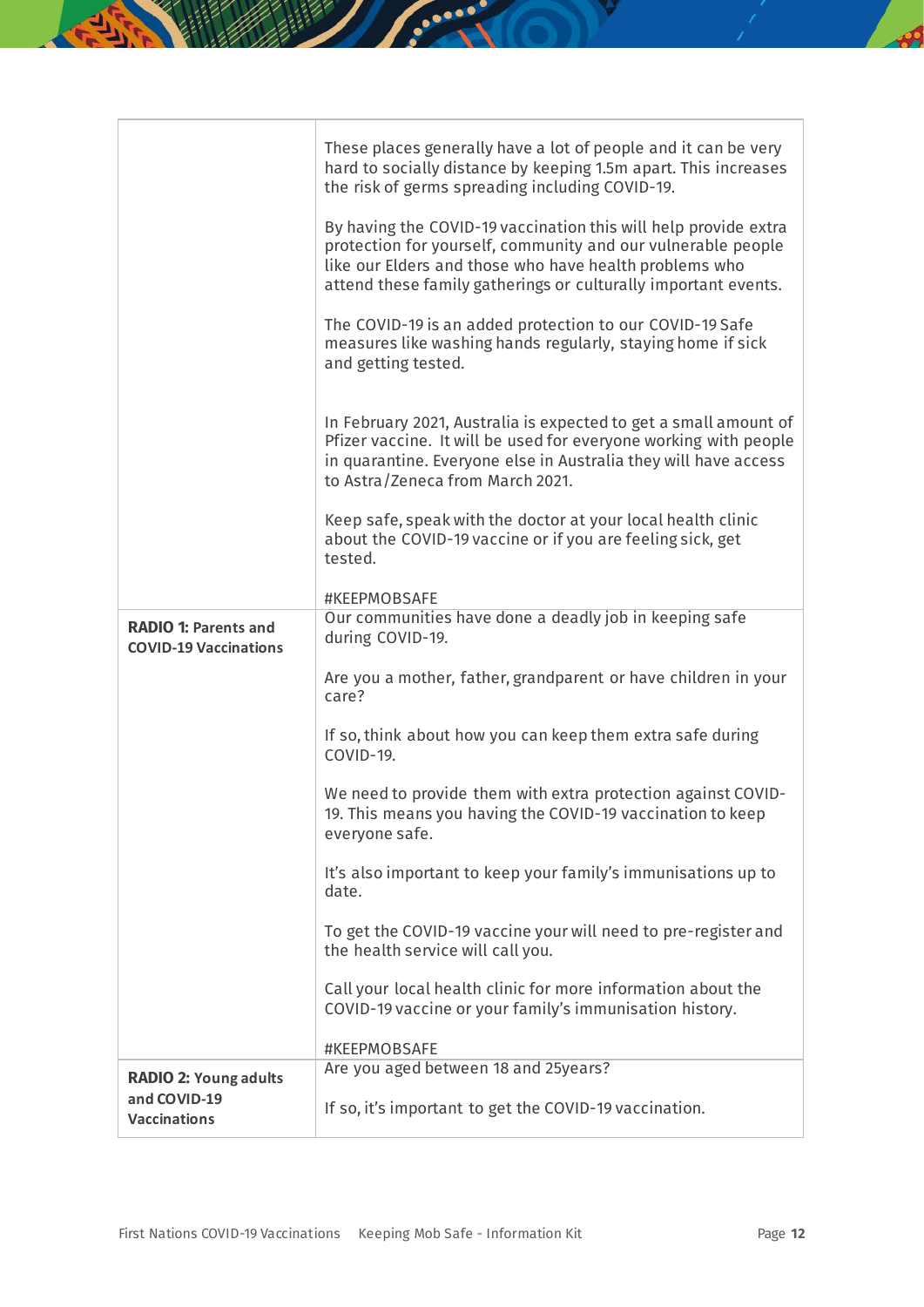|                                                                                   | Young people are very sociable, this means you like to go<br>visiting friends and family, going to concerts, swimming at the<br>beach or freshwater rivers, coffee shops, pubs and clubs.<br>These places generally have a lot of people and it can be very<br>hard to socially distance by keeping 1.5m apart. This increases<br>the risk of germs spreading including COVID-19.<br>Help keep mob safe and protect yourself and speak with the<br>doctor at your local health clinic about the COVID-19 vaccine. |
|-----------------------------------------------------------------------------------|-------------------------------------------------------------------------------------------------------------------------------------------------------------------------------------------------------------------------------------------------------------------------------------------------------------------------------------------------------------------------------------------------------------------------------------------------------------------------------------------------------------------|
|                                                                                   | #KEEPMOBSAFE                                                                                                                                                                                                                                                                                                                                                                                                                                                                                                      |
| <b>RADIO 3: Community</b><br><b>COVID-19 Vaccinations</b>                         | <b>KEEP OUR MOB SAFE!</b><br>Let's keep our communities safe and get the COVID-19<br>vaccination.                                                                                                                                                                                                                                                                                                                                                                                                                 |
|                                                                                   | Our mob are very family oriented. We love to catch up at family<br>gatherings at the park in our homes and have a good laugh and<br>lots of fun. This might also mean attending Murri carnivals or<br>cultural events like NAIDOC activities.                                                                                                                                                                                                                                                                     |
|                                                                                   | These places generally have a lot of people and it can be very<br>hard to socially distance by keeping 1.5m apart. This increases<br>the risk of germs spreading including COVID-19.                                                                                                                                                                                                                                                                                                                              |
|                                                                                   | By having the COVID-19 vaccination this will help provide extra<br>protection for yourself, community and our vulnerable people<br>like our Elders and those who have health problems who<br>attend these events.                                                                                                                                                                                                                                                                                                 |
|                                                                                   | The vaccine is an added protection to our everyday COVID-19<br>Safe measures like washing hands regularly, staying home if<br>sick and getting tested.                                                                                                                                                                                                                                                                                                                                                            |
|                                                                                   | If you would like the COVID-19 vaccine you will need to pre-<br>register. Speak with the doctor at your local health clinic for<br>more information.                                                                                                                                                                                                                                                                                                                                                              |
|                                                                                   | #KEEPMOBSAFE                                                                                                                                                                                                                                                                                                                                                                                                                                                                                                      |
| <b>SOCIAL MEDIA POST 1:</b><br><b>Parents and COVID-19</b><br><b>Vaccinations</b> | Our communities have done a deadly job in keeping safe<br>during COVID-19 by practicing social distancing, covering<br>coughs or sneezes and staying home if sick and getting a<br>COVID-19 test straight away.                                                                                                                                                                                                                                                                                                   |
|                                                                                   | Are you a mother, father, grandparent or have children in your<br>care? If so, there are ways to keep them extra safe during<br>COVID.                                                                                                                                                                                                                                                                                                                                                                            |
|                                                                                   | You can provide extra protection for you and your children<br>against COVID-19 by you having the COVID-19 vaccination and<br>keeping up to date with your family's immunisations.                                                                                                                                                                                                                                                                                                                                 |

 $\mathbf{A}$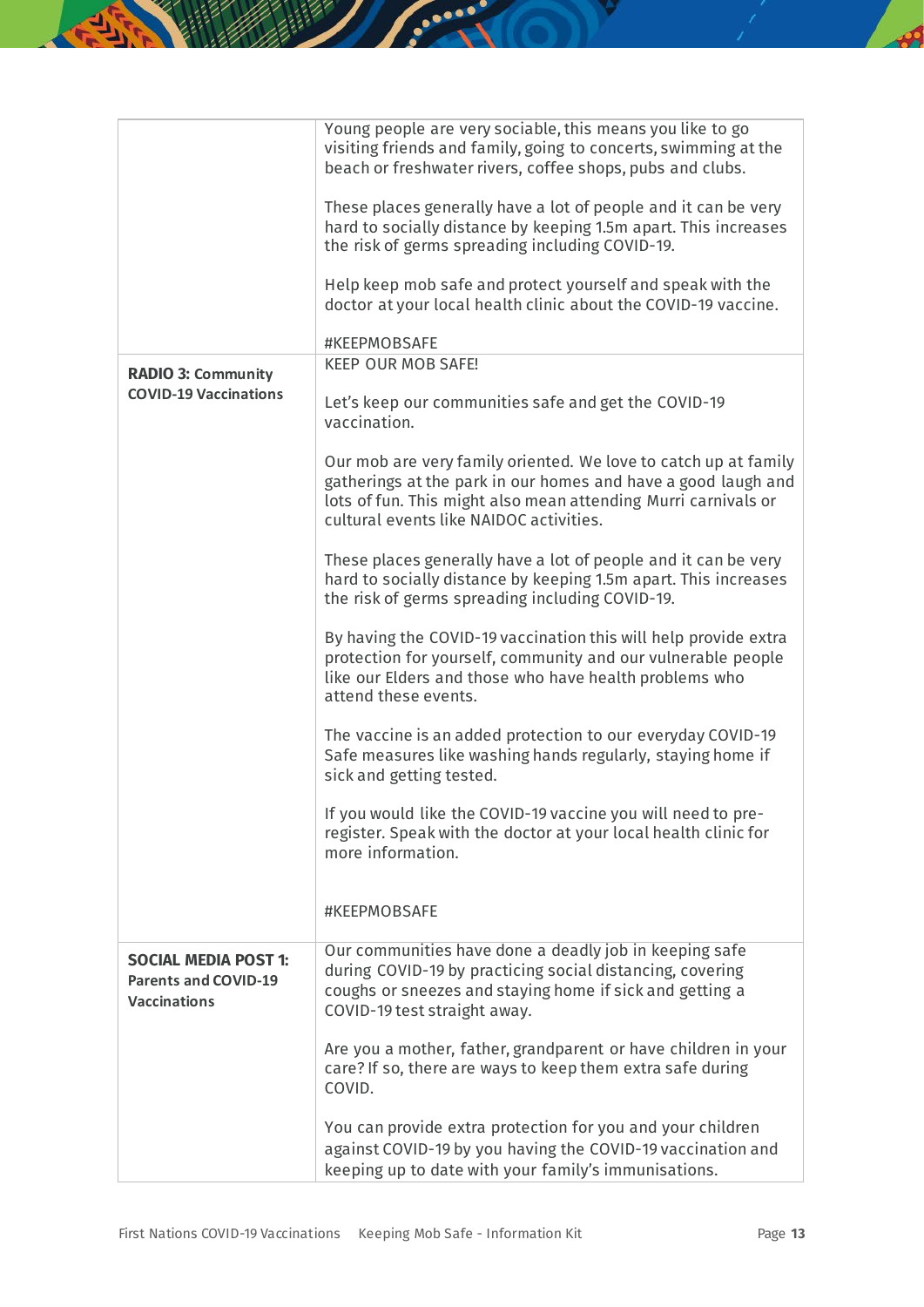|                                                                                  | The COVID-19 is an added protection to our everyday COVID-19<br>Safe measures like washing hands regularly, staying home if<br>sick and getting tested.<br>If you want to know more about the COVID-19 vaccine and to<br>check if you or your child is up to date with their<br>immunisations speak to your doctor at the local health clinic.<br>The doctor will help you make the right decision for you and<br>your family.<br>#KEEPMOBSAFE |
|----------------------------------------------------------------------------------|------------------------------------------------------------------------------------------------------------------------------------------------------------------------------------------------------------------------------------------------------------------------------------------------------------------------------------------------------------------------------------------------------------------------------------------------|
| <b>SOCIAL MEDIA POST 2:</b><br>Young adults and COVID-<br><b>19 Vaccinations</b> | Are you aged between 18 and 25years?<br>If so, it's important to get the COVID-19 vaccination.                                                                                                                                                                                                                                                                                                                                                 |
|                                                                                  | Young people are very sociable, this means you like to go<br>visiting friends and family, going to concerts, swimming at the<br>beach or freshwater rivers, coffee shops, pubs/clubs or parties.<br>Our mob love their sports and like to go to Football or other<br>sporting carnivals to catch up with family and friends you<br>haven't seen in a long time.                                                                                |
|                                                                                  | These places generally have a lot of people and it can be very<br>hard to socially distance by keeping 1.5m apart. This increases<br>the risk of germs spreading including COVID-19.                                                                                                                                                                                                                                                           |
|                                                                                  | By having the COVID-19 vaccination this will help protect<br>yourself, community and our vulnerable people like our Elders<br>and those who have health problems.                                                                                                                                                                                                                                                                              |
|                                                                                  | The COVID-19 is an added protection to our everyday COVID-19<br>Safe measures like washing hands regularly, staying home if<br>sick and getting tested.                                                                                                                                                                                                                                                                                        |
|                                                                                  | If you would like the COVID-19 vaccine you will need to pre-<br>register and the health service will call you.                                                                                                                                                                                                                                                                                                                                 |
|                                                                                  | Speak with the doctor at your local health clinic about the<br>COVID-19 vaccine or if you are feeling sick, get tested.                                                                                                                                                                                                                                                                                                                        |
|                                                                                  | #KEEPMOBSAFE                                                                                                                                                                                                                                                                                                                                                                                                                                   |
| <b>SOCIAL MEDIA POST 3:</b><br><b>Community COVID-19</b><br><b>Vaccinations</b>  | <b>KEEP OUR MOB SAFE!</b><br>Let's keep our communities safe and get the COVID-19<br>vaccination.                                                                                                                                                                                                                                                                                                                                              |
|                                                                                  | Our mob are very family oriented. We love to catch up for<br>family gatherings at the park in our homes are elsewhere for a<br>good yarn and laugh.                                                                                                                                                                                                                                                                                            |

 $\mathcal{A}$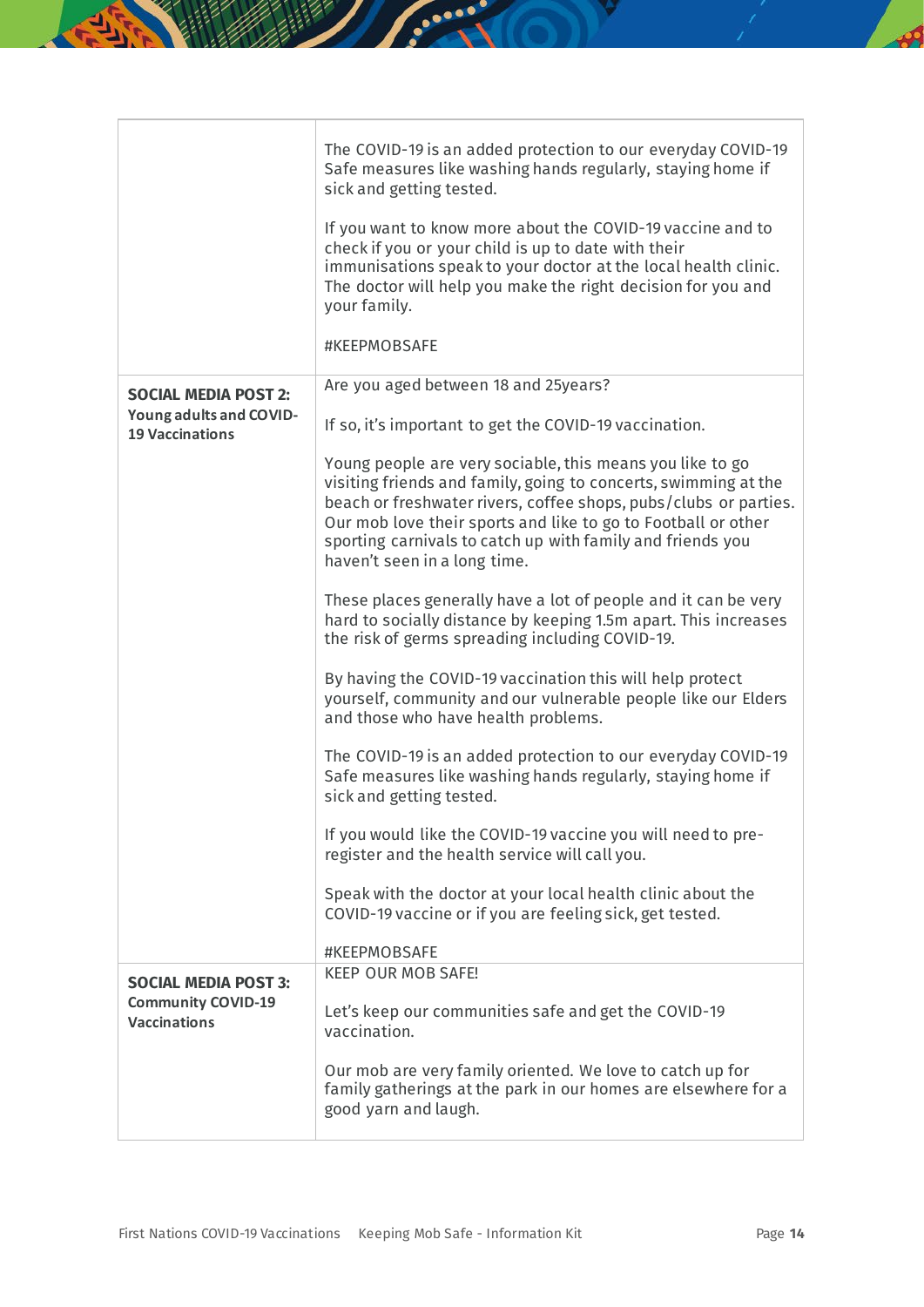| Our mob also love their sport whether it's rugby league, soccer<br>or touch! We love to attend our Murri carnivals and support our<br>family and friends who participate.                                                                            |
|------------------------------------------------------------------------------------------------------------------------------------------------------------------------------------------------------------------------------------------------------|
|                                                                                                                                                                                                                                                      |
| We also like to attend cultural events like NAIDOC, Art and<br>culture, ceremonies, flag raising, Sorry Day and National<br>Reconciliation day events.                                                                                               |
| These places generally have a lot of people and it can be very<br>hard to socially distance by keeping 1.5m apart. This increases<br>the risk of germs spreading including COVID-19.                                                                 |
| By having the COVID-19 vaccination this will help provide extra<br>protection for yourself, community and our vulnerable people<br>like our Elders and those who have health problems who<br>attend these gatherings or culturally important events. |
| The COVID-19 is an added protection to our everyday COVID-19<br>Safe measures like washing hands regularly, staying home if<br>sick and getting tested.                                                                                              |
| If you would like the COVID-19 vaccine you will be required to<br>pre-register. Speak with the doctor at your local health clinic<br>for more information.                                                                                           |
| #KEEPMOBSAFE                                                                                                                                                                                                                                         |

АÃ